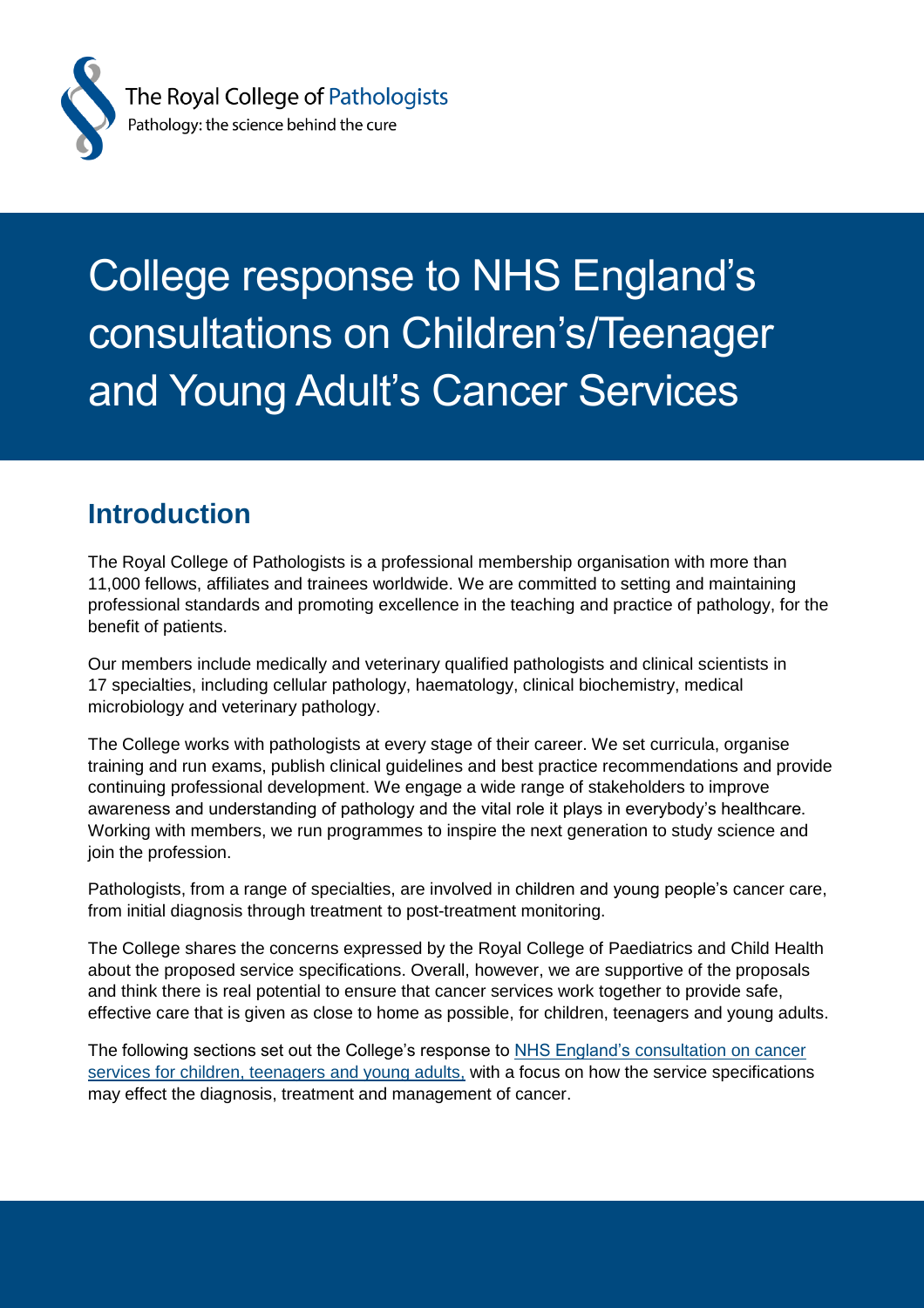# **Laboratory services**

The laboratory handling of a tumour sample and access to methods of diagnosis, clinical trial, research and whole genome sequencing requiring frozen tissue should be the same in a child, teenager or young adult with the same diagnosis. To support accurate diagnosis, it is essential that a tumour biopsy is handled correctly and reported by a histopathologist with appropriate expertise.

Laboratories will need to be adequately resourced to:

- receive tumour samples fresh for snap freezing for all required diagnostic purposes including tumour banking, clinical trials, possible research and whole genome sequencing
- receive samples and snap freeze tissue at any time of day (including out of hours).

Where tissue samples, such as core biopsies, are small, care must be taken to ensure they are not rendered non-diagnostic by division of samples to allow banking and ancillary testing. Because of this, we would suggest that this is recognised in the specifications such that:

Each patient is offered an opportunity at diagnosis to consent – in accordance with the General Data Protection Regulation and the Human Tissue Act 2004 – for their data, a tissue sample and/or a liquid sample, to be collected for use in future research studies and development of services; the College suggests adding that this should be the case where *where to do so would not compromise an initial diagnosis*.

Where consent is given, these samples must be banked. All teenagers and young adult patients must be offered the opportunity to consent to banking of their samples by March 2021. 1

General histopathologists need to have timely access to paediatric histopathological expertise, should it be required for tumours more usually occurring in childhood.

The genomic laboratory hubs may need to revise their cut-off age for whole genome sequencing of paediatric-type tumours in teenagers and young adults to ensure parity of investigation for the same tumour type in children and adults aged 18–25 (the current proposed cut-off age is 19).

#### **Joint care core service requirements**

We welcome the specification's support for joint care core services including blood transfusion. Where regional pathways for this have not previously been defined, the specifications will require them to be developed to ensure that there is robust communication of special transfusion requirements between transfusion laboratories in principal treatment centres and joint care centres. We suggest that this is specified in the joint care core service requirements.

 $\overline{a}$ <sup>1</sup> NHS England Service Specification B17: Teenage and Young Adult Cancer Networks – Designated **Hospitals** 

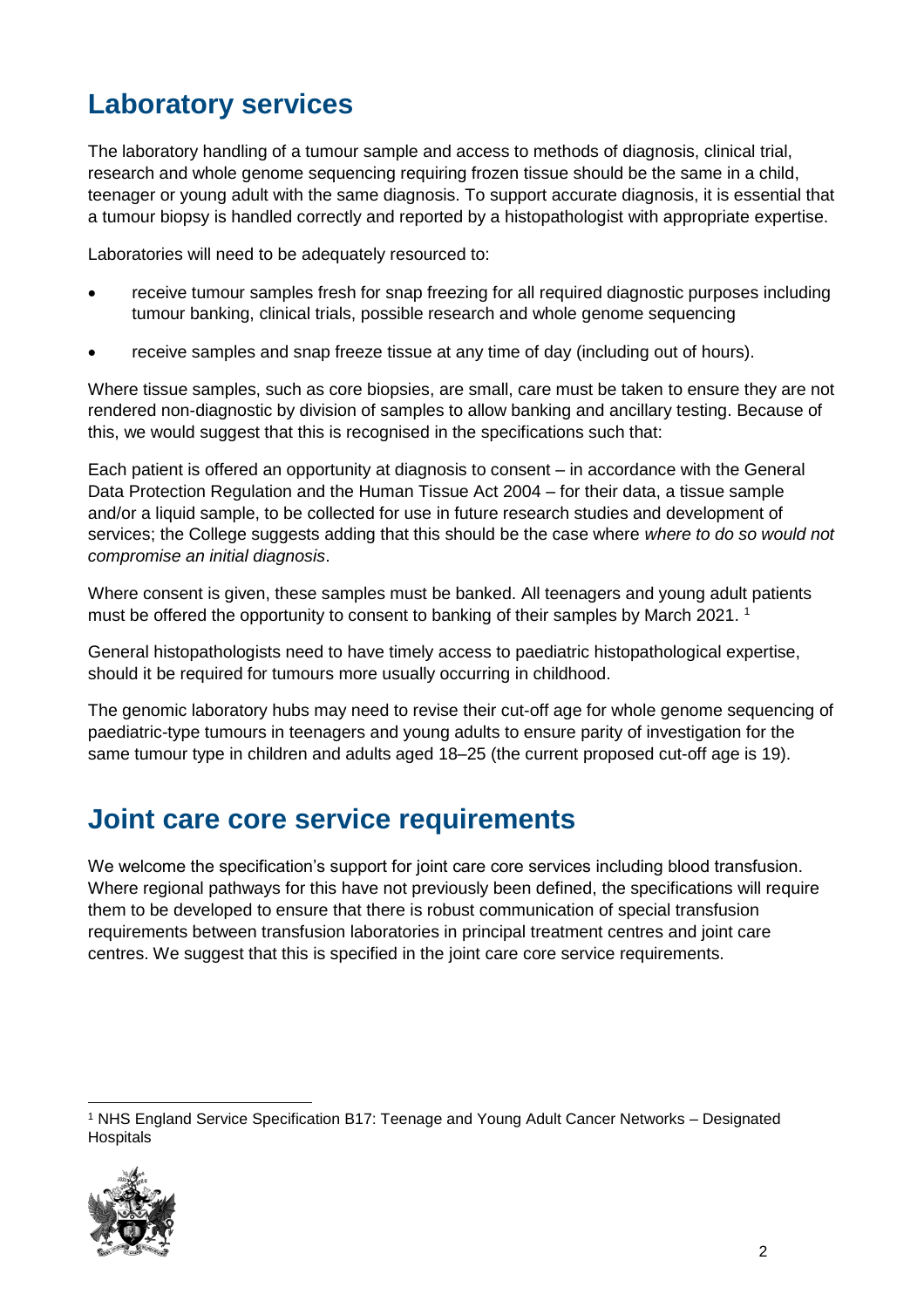# **Survivorship, long-term follow-up and late effects service**

We support the specification of a risk-stratified, long-term follow-up programme for patients who, by definition, have the potential for many decades of survivorship. Appropriate screening for late effects of treatment including endocrinological dysfunction and secondary malignancy will require the involvement of local pathology services. We would emphasise the need for early dialogue with those leading regional pathology teams where workload will be affected by the appropriate expansion of late effects services.

# **Cellular immunotherapies**

Recent developments in the use of cellular immunotherapies such as CAR T-cell and other immune effector cell therapies may be transformative in the treatment of some cancers among children, teenagers and young adults, despite the complex laboratory and other infrastructure required for delivery. We suggest that clear referral pathways are put in place for cellular immunotherapy.<sup>2</sup>

#### **Resources**

While we support the transition to networked cancer services for children, teenagers and young adults, it is vital that the change to new arrangements is managed carefully for patients, their families and the staff affected. We welcome the mandating of staffing and other resources to drive improvements in care for children, teenagers and young adults in designated hospitals.

A recent survey<sup>3</sup> by the College of members affected by the pathology network implementation (to consolidate pathology services into 29 networks) showed that key concerns centred around how the change was communicated, the extent of consultation/involvement in discussions and the need for interoperability of IT systems.

There are shortages across the range of pathology specialties and our workforce census, *[Meeting](https://www.rcpath.org/uploads/assets/952a934d-2ec3-48c9-a8e6e00fcdca700f/meeting-pathology-demand-histopathology-workforce-census-2018.pdf)  [pathology demand](https://www.rcpath.org/uploads/assets/952a934d-2ec3-48c9-a8e6e00fcdca700f/meeting-pathology-demand-histopathology-workforce-census-2018.pdf)*, found that only 3% of NHS histopathology departments have enough staff to meet clinical demand. There is a national shortage of paediatric histopathologists, which may lead to difficulty in diagnostic service provision in short-staffed regions.

For many children, teenagers and young adults, treatment and care closer to home will bring real benefits. However, it will be necessary to plan for any effect on local pathology services, such as an increase in routine workload for transfusion, clinical chemistry and haematology laboratories.

The new service specifications will help ensure patients receive a more precise diagnosis and the best available treatment options through the development of pathways for whole genome sequencing for all eligible patients. They will also boost research to find new and better treatments.

<sup>3</sup> Pathology Consolidation Survey – England. The Royal College of Pathologists. August 2019



  $2$  NHS England Service Specification B17 – Teenage and Young Adult Cancer Networks – Principal Treatment Centres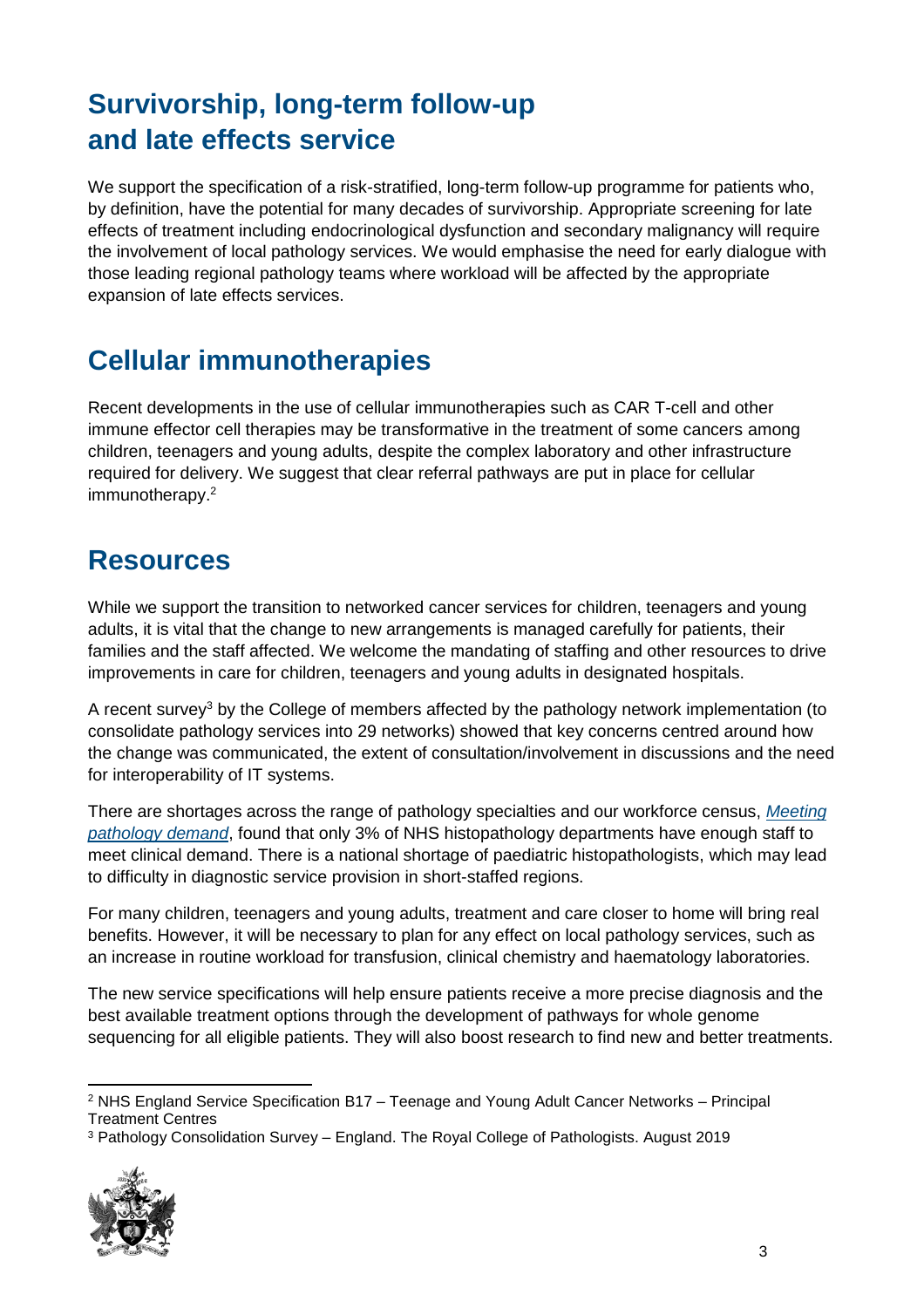There are challenges, however, with the need to invest in staff with the right training, skills and expertise and to ensure robust laboratory infrastructure.

The College, along with the Royal College of Physicians and the British Society for Genetic Medicine, published *[Consent and confidentiality in genomic medicine](https://www.rcpath.org/uploads/assets/d3956d4a-319e-47ca-8ece8a122949e701/consent-and-confidentiality-in-genomic-medicine-july-2019.pdf)* – new guidance to assist healthcare professionals to support and guide patients through some of the complexities and challenges that genomic testing can bring.

We welcome the commitment that children, teenagers and young adult cancer principal treatment centres will have access to digital pathology and networked services, including remote working.

Digital pathology:

- benefits patients by enabling the rapid referral of cases between organisations or across pathology networks, enhancing access to expert advice and opinion on diagnoses
- improves laboratory workflow and connectivity and increases flexibility and efficiency of the workforce, helping create digital training resources that support the development of specialists in training
- increases opportunities to share slides and other information, making it easier for practitioners to benefit from the expertise of others
- sets the scene for the use of artificial intelligence, which will help bring advances to pathology services.

The College published its *[Best practice recommendations for implementing](https://www.rcpath.org/uploads/assets/f465d1b3-797b-4297-b7fedc00b4d77e51/best-practice-recommendations-for-implementing-digital-pathology.pdf) digital pathology* in 2018, which provides an overview of the technology involved in digital pathology and of the currently available evidence on its diagnostic use, together with practical advice for pathologists on implementing digital pathology.

### **Conclusion**

The College is supportive of the establishment of cancer operational delivery networks (ODNs) for children, and for teenagers and young adults. The proposals are ambitious but realistic. The cancer ODNs have the potential to ensure delivery of safe and high-quality care that meets the needs of patients and their families. They may also help to improve participation in clinical trials, leading to better understanding and new treatments.

#### **August 2019**